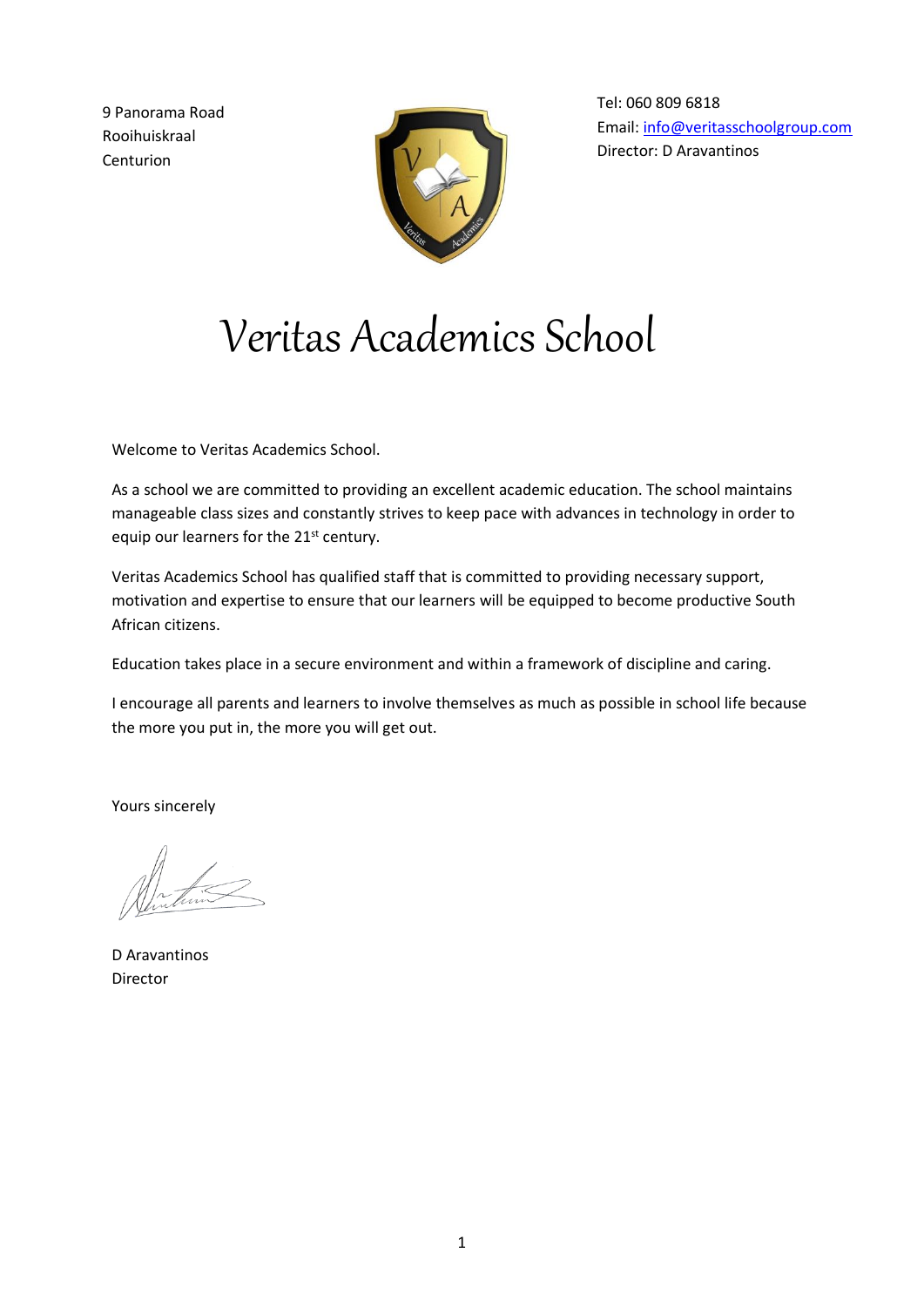

## **CONTENTS**

| <b>ATTENDANCE.</b> |  |
|--------------------|--|
| <b>COLLECTION.</b> |  |
| <b>GENERAL</b>     |  |
|                    |  |
| FFFS.              |  |
|                    |  |
|                    |  |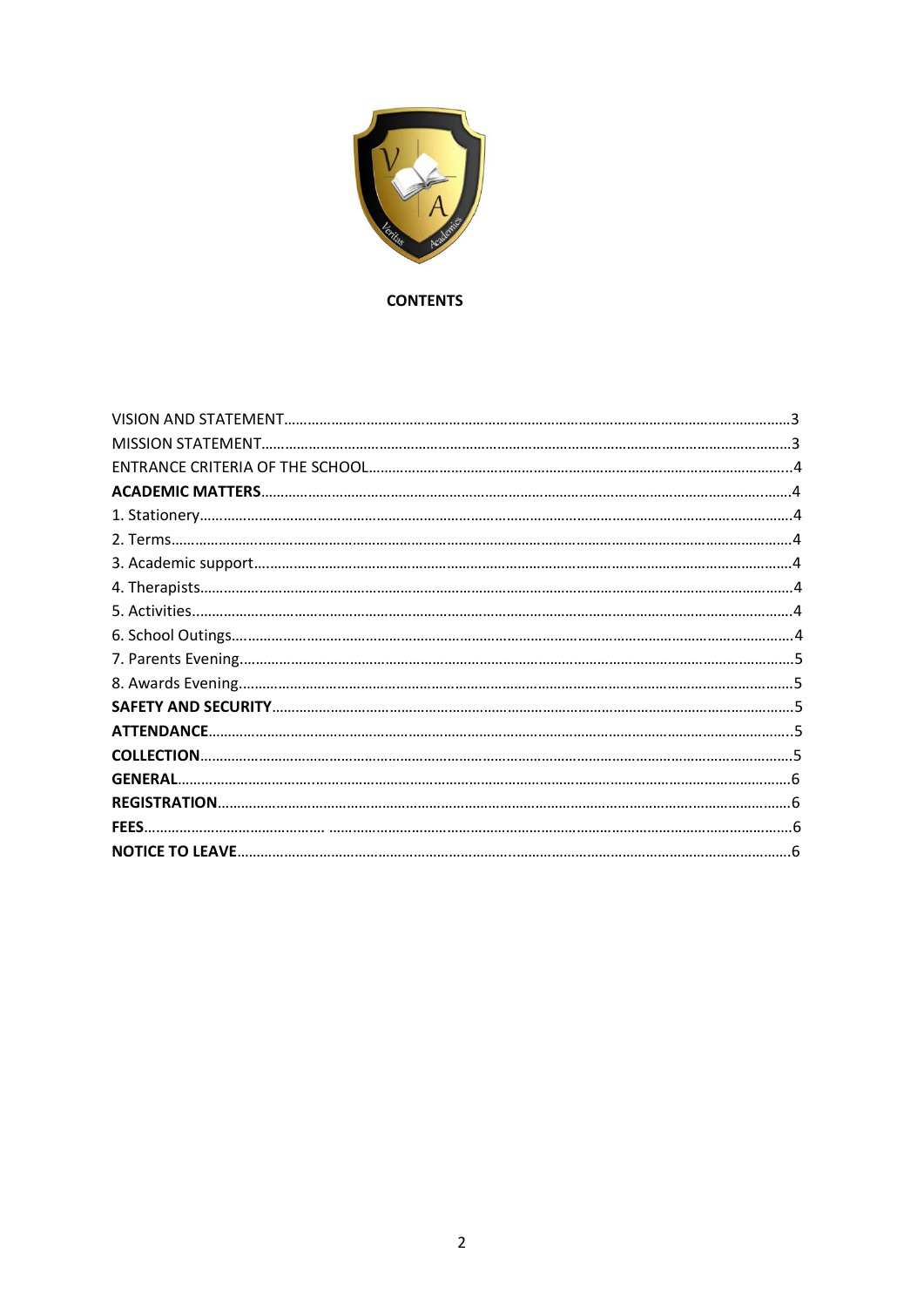## **VISION AND MISSION STATEMENT**

## **VISION**

To provide a quality education that will serve the needs of its learners and the community.

## **MISSION STATEMENT**

To create a caring, supportive, child centered environment that helps to develop each child's potential.

## **LEARNERS OBJECTIVES**

Values of self-discipline, tolerance, honesty, courtesy and mutual respect will be promoted, guiding them into responsible adulthood.

*The goal of education is not to increase the amount of knowledge, but to create the possibilities of a child to invent and discover, to create men who are capable of doing new things.*

- *Jean Piaget*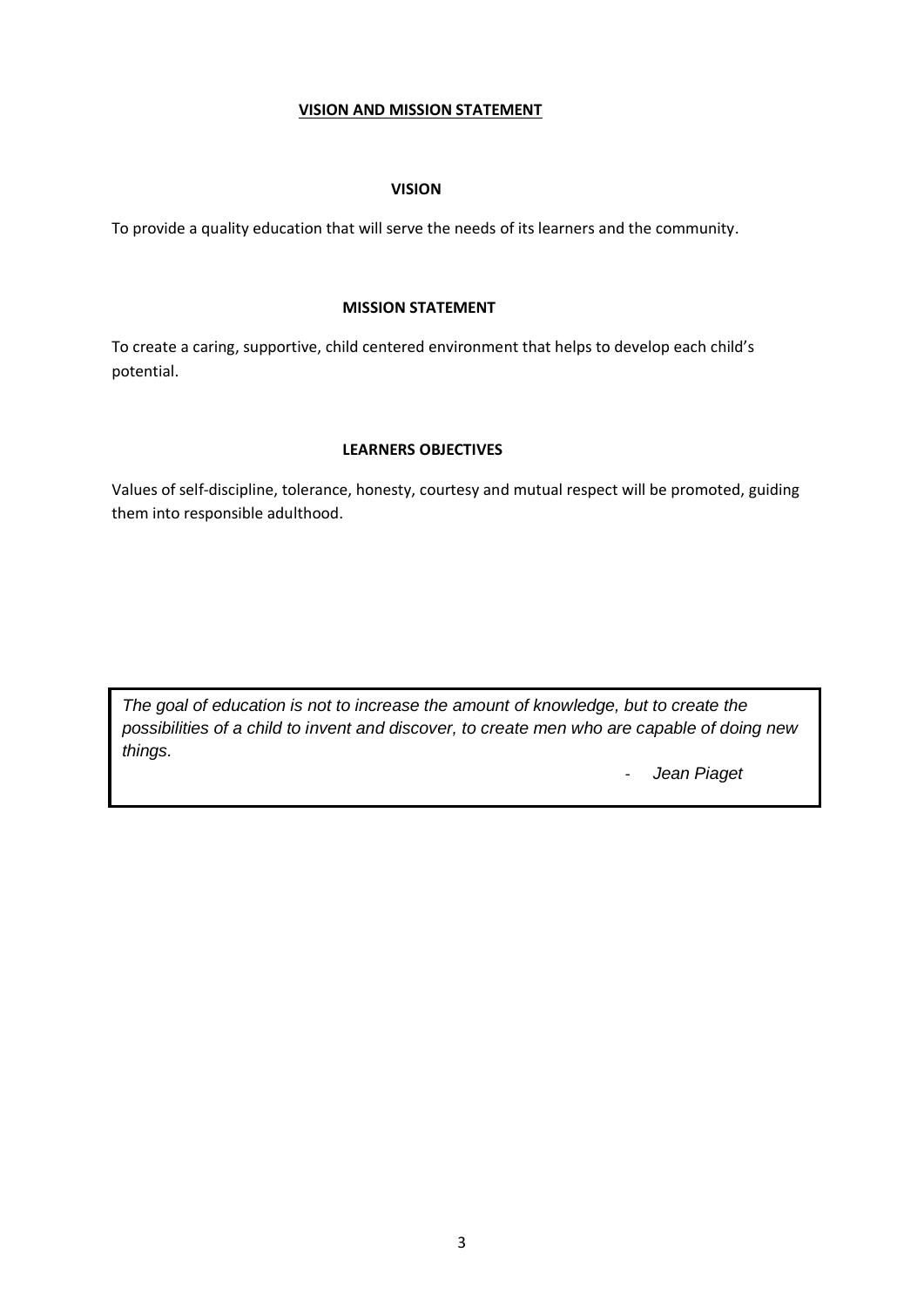## **ENTRANCE CRITERIA OF THE SCHOOL**

The race, colour, or creed of a learner or parent shall not prejudice a learner from being admitted to the school.

- 1. Admission is totally dependent on the availability of accommodation.
- 2. Parents wishing to admit their children to the school must accept that the school reflects basic human rights and values.
- 3. English is the medium of instruction and therefore learners must be able to benefit from instruction in this medium.
- 4. Afrikaans is recognized and taught as the second official language.

## **ACADEMIC MATTERS**

## **1. Stationery**

Learners must provide their own stationery (pens, pencils, rulers, calculators, etc.) The school will take no responsibility for damage, loss or theft of student's personal items.

## **2. Terms**

The school operates a three term curricular year and reports will be handed out for each term.

## **3. Academic Support Program**

The school offers academic support lessons in order to assist learners who may be struggling with certain subjects. Learners who require assistance are encouraged to approach their teacher to schedule individual support lessons.

## **4. Therapists**

The school has access to Speech therapy, Occupational therapy and can arrange for sessions to take place on the schools property after school. This is at an additional cost and does not form part of the normal school fees.

## **5. Activities**

The school offers dance mouse, swimming and art lessons on the premises for an additional cost and does not form part of the normal school fees.

## **6. School outings**

These are arranged during the course of the year and parents will be advised ahead of time as to the cost as well as the specific outing.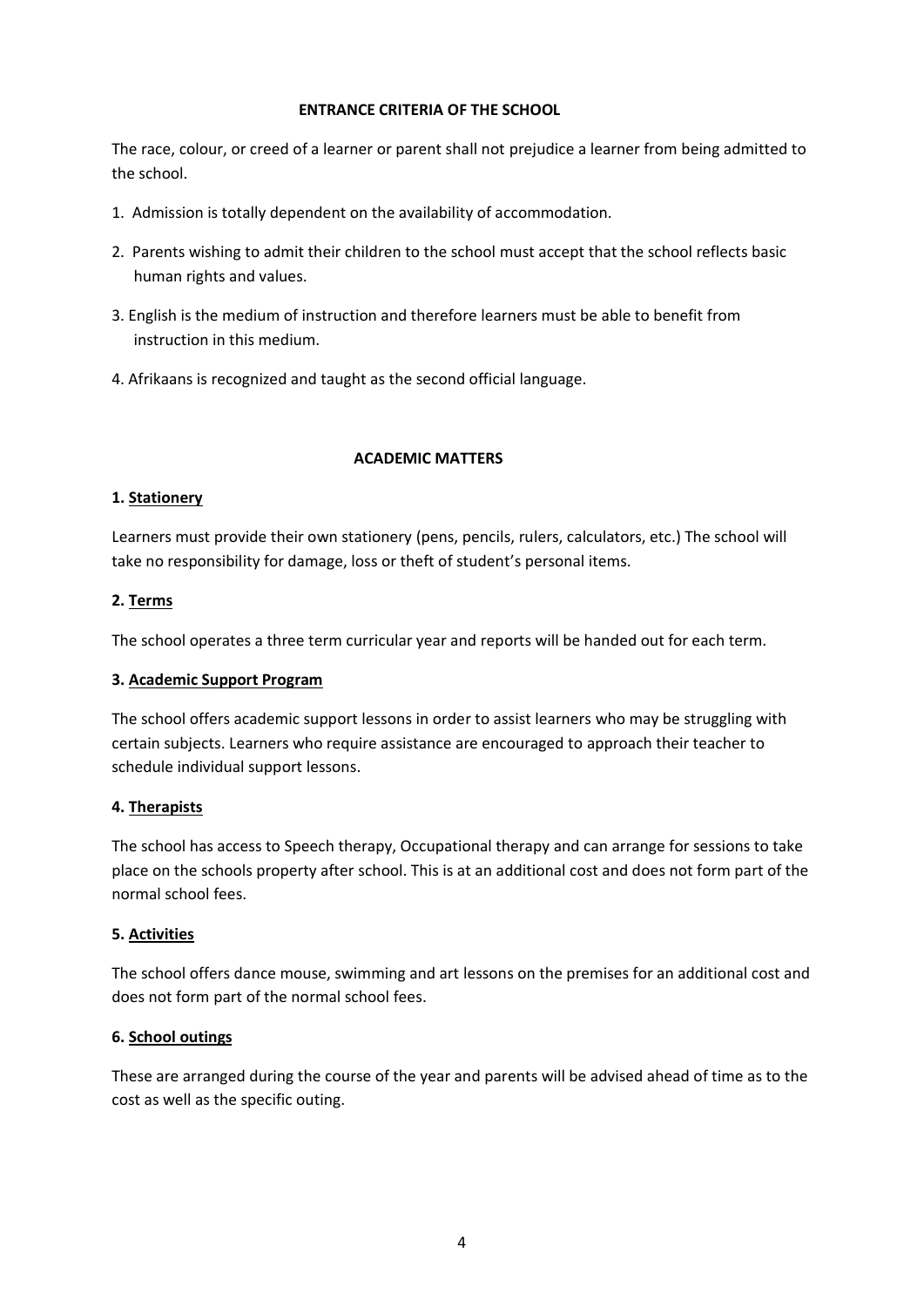## **7. Parents evenings**

Parents evenings are arranged in the beginning of the term in order to afford parents the opportunity of meeting their children's educator and discussing their progress. Parents are welcome to arrange earlier meetings to discuss problems or queries connected with learners or the school.

## **8. Awards evening**

This is held once a year on the last term.

#### **SAFETY AND SECURITY**

Learners should not bring irreplaceable or expensive personal property to school. It is advisable to label all property that is regularly brought to school. This should be done with permanent ink. The school will not take responsibility for possessions that go missing.

#### **ATTENDANCE**

Should a learner not be able to attend school due to illness, please inform the office. It is advisable that students stay at home should they be ill.

## **COLLECTION**

Please inform the office if your child is going to be collected by a third party. No student will be permitted to leave unless the office has been informed accordingly.

## **GENERAL**

## **1. Tuck shop**

The schools tuck shop operates every second Friday.

#### **REGISTRATION & SCHOOL FEES**

There is a once-off non-refundable registration fee payable upon registration of a learner. Please collect a detailed price list and term dates from the school.